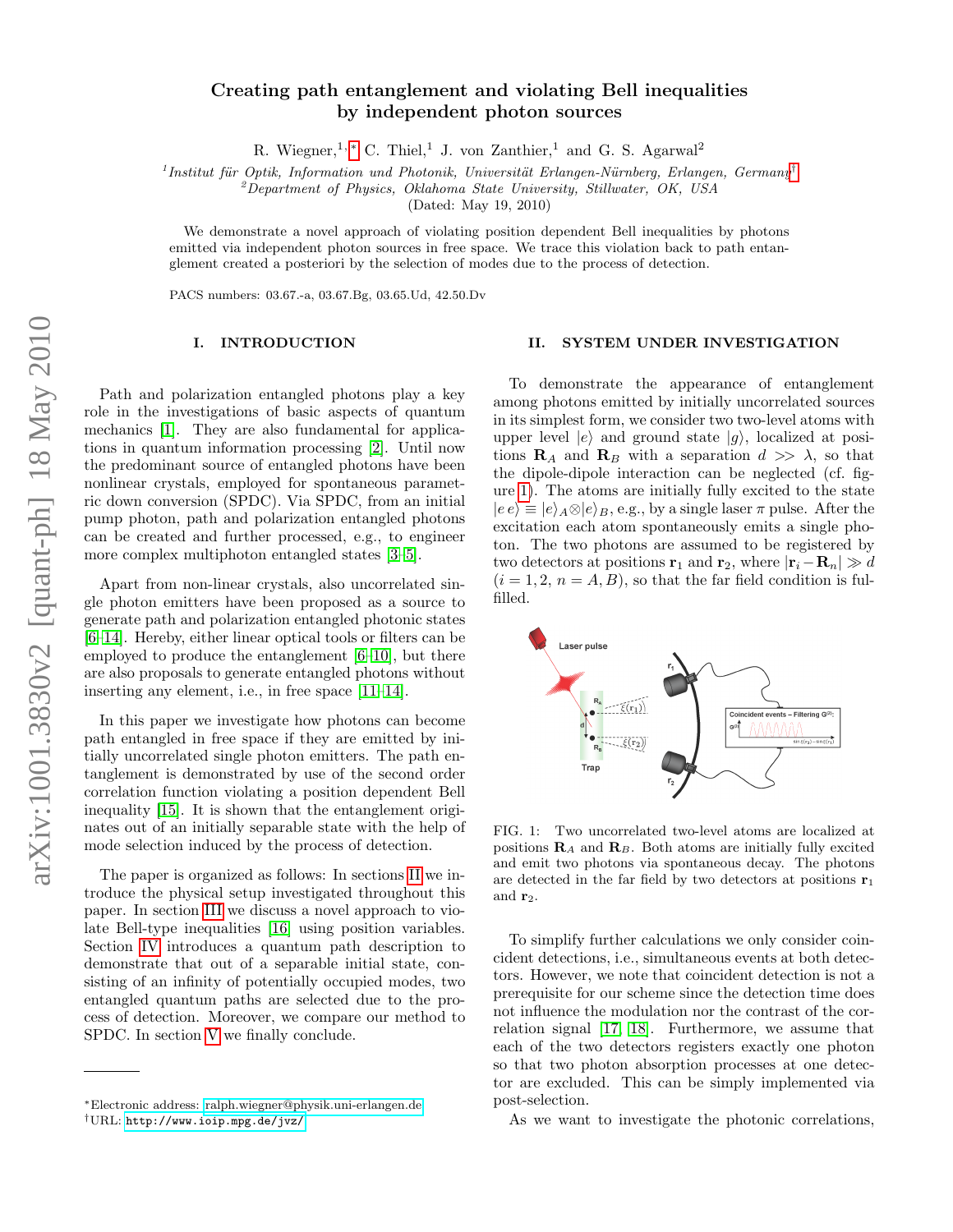we make use of the correlation functions introduced by Glauber [\[19\]](#page-4-13). The first and the second order correlation function of the electric field can be written as [\[17\]](#page-4-11)

$$
G^{(1)}(\mathbf{r}_1) = \langle \hat{\mathbf{E}}^{(+)}(\mathbf{r}_1) \hat{\mathbf{E}}^{(-)}(\mathbf{r}_1) \rangle \tag{1}
$$

$$
G^{(2)}(\mathbf{r}_1, \mathbf{r}_2) =
$$
  

$$
\langle \hat{\mathbf{E}}^{(+)}(\mathbf{r}_1) \hat{\mathbf{E}}^{(+)}(\mathbf{r}_2) \hat{\mathbf{E}}^{(-)}(\mathbf{r}_2) \hat{\mathbf{E}}^{(-)}(\mathbf{r}_1) \rangle.
$$
 (2)

Hereby, the electric field operator  $\hat{E}^{(-)}(\mathbf{r}_i)$  takes the form

$$
\hat{\mathbf{E}}^{(-)}(\mathbf{r}_i) = \frac{E_0}{\sqrt{2}} \left( e^{-ik(\hat{\mathbf{r}}_i \cdot \mathbf{R}_A)} \cdot S_A^- + e^{-ik(\hat{\mathbf{r}}_i \cdot \mathbf{R}_B)} \cdot S_B^- \right), (3)
$$

where  $k = \frac{2\pi}{\lambda}$  denotes the wave number of the transition  $|e\rangle \rightarrow |g\rangle$ ,  $\hat{\mathbf{\hat{r}}}_i := \frac{\mathbf{r}_i}{|\mathbf{r}_i|}$  is a unit vector in the direction of the *i*th detector,  $\mathbf{R}_n$  specifies the position of the *n*th atom  $(n = A, B)$ , the amplitude of the electric field is abbreviated by  $E_0$  and  $S_A^-$  and  $S_B^-$  denote the lowering operator  $|g\rangle\langle e|$  of the transition  $|e\rangle \rightarrow |g\rangle$  of atom A and B, respectively [\[11\]](#page-4-7).

As the atoms are initially fully excited to the state  $|ee\rangle$  and taking only coincident detection into account, the  $G^{(1)}$ - and  $G^{(2)}$ -function can be calculated to [\[20\]](#page-4-14)

<span id="page-1-1"></span>
$$
G^{(1)}(\mathbf{r}_1) = |\hat{E}^{(-)}(\mathbf{r}_1)|e\rangle|e\rangle|^2 = E_0^2 \tag{4}
$$

$$
G^{(2)}(\mathbf{r}_1, \mathbf{r}_2) = \left| \hat{E}^{(-)}(\mathbf{r}_2) \hat{E}^{(-)}(\mathbf{r}_1) |e\rangle |e\rangle \right|^2
$$
  
= 
$$
\frac{E_0^4}{2} (1 + \cos[(\mathbf{r}_2 - \mathbf{r}_1) \cdot k \mathbf{d}]),
$$
 (5)

where  $\mathbf{d} = \mathbf{R}_B - \mathbf{R}_A$  denotes the distance vector between the two atoms. After introducing the visibility  $V$  which, due to a limited temperature of the ions [\[21\]](#page-4-15), extended detector sizes [\[22\]](#page-4-16), or other experimental imperfections, takes on values  $V \leq 1$ , we arrive at the following expression for  $G^{(2)}({\bf r}_1, {\bf r}_2)$ :

<span id="page-1-2"></span>
$$
G^{(2)}(\mathbf{r}_1, \mathbf{r}_2) = \frac{E_0^4}{2} (1 + \mathcal{V} \cdot \cos[(\mathbf{r}_2 - \mathbf{r}_1) \cdot k \mathbf{d}]), \tag{6}
$$

Interpreting the first and the second order correlation function from a probabilistic point of view, we obtain the identities

$$
P(\mathbf{r}_1) = \frac{\eta}{E_0^2} G^{(1)}(\mathbf{r}_1), \tag{7}
$$

$$
P_{12}(\mathbf{r}_1, \mathbf{r}_2) = \frac{\eta^2}{E_0^4} G^{(2)}(\mathbf{r}_1, \mathbf{r}_2).
$$
 (8)

Hereby,  $P(\mathbf{r}_1)$  abbreviates the probability to detect a photon at position  $r_1$ ,  $P_{12}(r_1, r_2)$  denotes the joint probability to detect a photon at position  $r_1$  and another photon at position  $r_2$  and  $\eta$  incorporates experimental insufficiencies, e.g., the quantum efficiency of the detectors, and the angle subtended by the detectors. We note

that the joint probability  $P_{12}(\mathbf{r}_1, \mathbf{r}_2)$  can also be written in the form [\[11\]](#page-4-7)

$$
P_{12}(\mathbf{r}_1, \mathbf{r}_2) = P(\mathbf{r}_2 | \mathbf{r}_1) \cdot P(\mathbf{r}_1),\tag{9}
$$

where  $P(\mathbf{r}_2|\mathbf{r}_1)$  is the conditional probability to find a photon at position  $r_2$  if another one is detected at position  $\mathbf{r}_1$ . As the  $G^{(1)}$ -function is a constant (cf. Eq. [\(4\)](#page-1-1)), the second order correlation function can directly be linked to  $P(\mathbf{r}_2|\mathbf{r}_1)$ , i.e., we have

<span id="page-1-3"></span>
$$
G^{(2)}(\mathbf{r}_1, \mathbf{r}_2) \sim P(\mathbf{r}_2 | \mathbf{r}_1). \tag{10}
$$

Note that in case of  $V = 100\%$ , due to the cosine modulation of the  $G^{(2)}$ -correlation function in Eq. [\(6\)](#page-1-2), there are positions  $r_2$  where no photon can be detected if another photon is measured at a particular position  $r_1$ . With the relation given in Eq. [\(10\)](#page-1-3) we thus convey that a highly non-local, i.e., a highly non-classical behaviour is displayed in this case by the system.

To investigate this in more detail we will quantify in the next section the non-classicality exhibited by the second order correlation function. For this purpose we will make use of a set of Bell-type inequalities, the so-called CH74 inequalities [\[16\]](#page-4-9), and choose appropriate variables in order to prove that correlations among the photons are present in our system which violate the predictions of classical physics.

### <span id="page-1-0"></span>III. A NEW APPROACH TO VIOLATE BELL INEQUALITIES WITH POSITION VARIABLES

In 1935 Einstein, Podolsky and Rosen published their well-known article as an argument for the necessity to introduce supplementary parameters  $\lambda$  in order to complete quantum mechanics [\[23\]](#page-4-17). These so called hidden variables were advanced to avoid the non-local nature of the quantum mechanical description, i.e., to restore locality in the theory. Locality assumes that the outcome of a measurement at a particular position is independent of the measurement at another position. In our setup this means that the probability of detecting a single photon at position  $r_1$  is independent of detecting another photon at position  $r_2$ .

Many different forms of Bell inequalities can be derived, which allow to distinguish between a local realistic theory and quantum mechanics. In our setup the CH74 inequalities [\[16\]](#page-4-9) seem the most appropriate. They read

<span id="page-1-4"></span>
$$
-XY \le xy - xy' + x'y + x'y' - x'Y - yX \le 0, (11)
$$

and hold for

$$
0 \le x, x' \le X \land 0 \le y, y' \le Y. \tag{12}
$$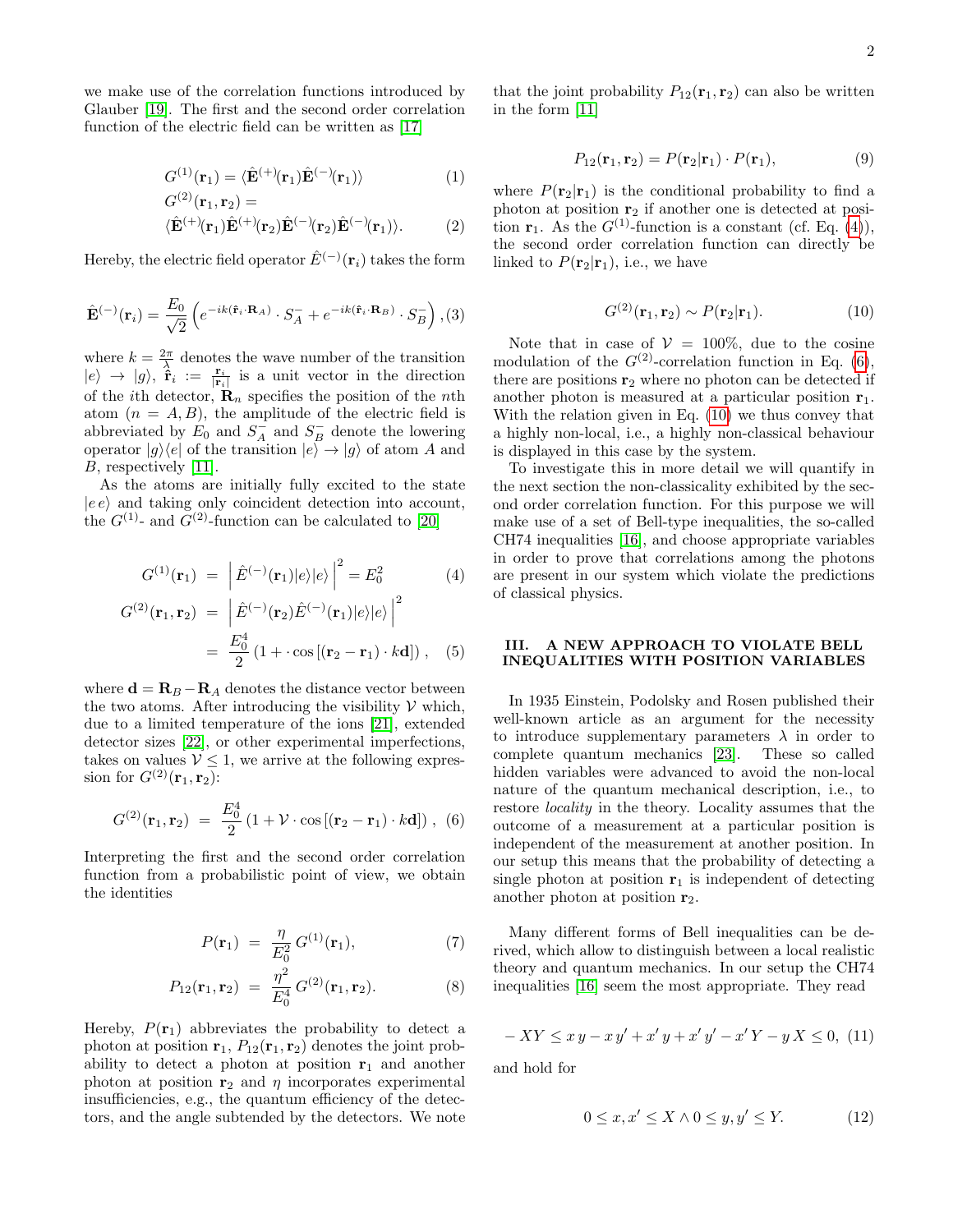Until now there have been proposals which describe a position dependent violation of the CH74 inequalities with the help of polarization degrees of freedom (cf., e.g., [\[24\]](#page-4-18)). These auxilliary degrees of freedom are needed in order to arrive at some constant probabilities which allow for a normalization of the inequalities [\(11\)](#page-1-4)on experimental parameters [\[16,](#page-4-9) [24\]](#page-4-18). However, in our considered two-level system it is also possible to normalize these inequalities without taking into account auxilliary degrees of freedom. To this end we consider single mode fibers between the atoms and the detectors. The joint probability of detecting two photons scattered by two atoms with one fiber leading from atom A to detector 1 and one fiber leading from atom  $B$  to detector 2 calculates to

$$
P_{12}(\star,\star) = \frac{\eta^2}{E_0^4} \cdot E_0^4 \tag{13}
$$

where  $a \star$  stands for a joint probability which is independent on the corresponding detector position. If we relate the probability  $P_{12}(\star, \star)$  to the parameters X and Y of the inequalities  $(11)$ , we arrive at

<span id="page-2-1"></span>
$$
- P_{12}(\mathbf{x}, \mathbf{x}) \le P_{12}(\mathbf{r}_1, \mathbf{r}_2) - P_{12}(\mathbf{r}_1, \mathbf{r}_2') + P_{12}(\mathbf{r}_1', \mathbf{r}_2) + P_{12}(\mathbf{r}_1', \mathbf{r}_2') - P_{12}(\mathbf{r}_1', \mathbf{x}) - P_{12}(\mathbf{x}, \mathbf{r}_2) \le 0, (14)
$$

where  $P_{12}(\mathbf{r}'_1, \star) = P_{12}(\star, \mathbf{r}_2) = P_{12}(\star, \star) = \eta^2$ . By inserting the corresponding joint probabilities and constant probabilities into Eq. [\(14\)](#page-2-1) we obtain for the upper bound of the CH74 inequalities

$$
\frac{1}{2}\mathcal{V}\left(\cos\left[\frac{\pi}{4}\right]-\cos\left[\frac{3}{4}\pi\right]+\cos\left[\frac{\pi}{4}\right]+\cos\left[\frac{\pi}{4}\right]\right)-1 \leq 0
$$

$$
\rightarrow \mathcal{V}\cdot\sqrt{2}-1 \leq 0,
$$
(15)

where the well known Bell angles  $(\frac{\pi}{4}, \frac{3\pi}{4}, \frac{\pi}{4}, \frac{\pi}{4})$  (cf., e.g., [\[25\]](#page-4-19)) have been chosen for our position variables. A maximal violation [\[26\]](#page-4-20) of the upper bound of the CH74 inequalities is thus obtained in case of a visibility  $\mathcal{V} > \frac{1}{\sqrt{2}}$  $\frac{1}{2} \approx 71\%$ , what proves the existence of nonclassical correlations among the emitted photons, i.e., a photon path entanglement in our system. This result is in agreement with previous investigations, however without the need for auxilliary polarization degrees of freedom. We note that restricting our proposal to the upper bound of the CH74 inequalities is not a major drawback as the lower bound is not as stringent as the upper bound [\[27\]](#page-4-21). In the following section we will discuss how it is possible that two photons, spontaneously emitted by two initially entirely uncorrelated atoms, can give rise to a second order correlation signal displaying highly non-classical correlations among the registered photons.

# <span id="page-2-0"></span>IV. CREATION OF PATH ENTANGLEMENT BY MODE SELECTION

In order to investigate this question let us start by formalizing the process of spontaneous decay of a single atom. If the atom located at position  $\mathbf{R}_A$  is initially excited and, after scattering a photon by spontaneous decay, returns to the ground state  $|g\rangle$ , an infinity of photonic modes in a mode space  $K$  is potentially occupied. The same is true for the other atom located at position  $\mathbf{R}_B$ : if this atom scatters a photon and returns to the ground state  $|g\rangle$ , also an infinity of photonic modes in the mode space  $K$  is potentially occupied (cf. figure [2\)](#page-2-2).

After a time  $t$  - assumed to be much greater than the decay time  $\tau$  - both atoms will be found in the ground states  $|q \, q\rangle$  whereby each spontaneously scattered photon populates potentially the entire accessible mode space K. For the two photons we thus obtain the following photonic state

<span id="page-2-3"></span>
$$
|\varphi\rangle_1 = \sum_{i,j} c_{\mathbf{k}_i} c_{\mathbf{k}_j} |1_{\mathbf{k}_i}, 1_{\mathbf{k}_j}\rangle, \qquad (16)
$$

where the coefficients  $c_{\mathbf{k}_j}$  can be obtained from Wigner Weisskopf theory [\[28\]](#page-4-22) and  $|1_{\mathbf{k}_i}, 1_{\mathbf{k}_j}\rangle$  is given by

$$
|1_{\mathbf{k}_i}, 1_{\mathbf{k}_j}\rangle \equiv |0_{\mathbf{k}_1}, 0_{\mathbf{k}_2}, ..., 1_{\mathbf{k}_i}, 0_{\mathbf{k}_{i+1}}, ..., 1_{\mathbf{k}_j}, 0_{\mathbf{k}_{j+1}}, ..., 0_{\mathbf{k}_m}\rangle
$$
  

$$
m \to \infty,
$$
 (17)

abbreviating that the modes  $\mathbf{k}_i$  and  $\mathbf{k}_j$  are occupied with one photon and all other modes in K are empty.



<span id="page-2-2"></span>FIG. 2: Each of the two initially fully excited atoms located at position  $\mathbf{R}_A$  and  $\mathbf{R}_B$  scatters a photon. After a time t assumed to be much greater than the decay time  $\tau$  of the atoms the photons are in the state  $\sum_{i,j} c_{\mathbf{k}_i} c_{\mathbf{k}_j} |1_{\mathbf{k}_i}, 1_{\mathbf{k}_j}\rangle$  (cf. text for details).

The state  $|\varphi\rangle_1$  describes the photonic degrees of freedom incorporating all possibilities of two arbitrary modes being populated in the mode space  $K$  and not yet being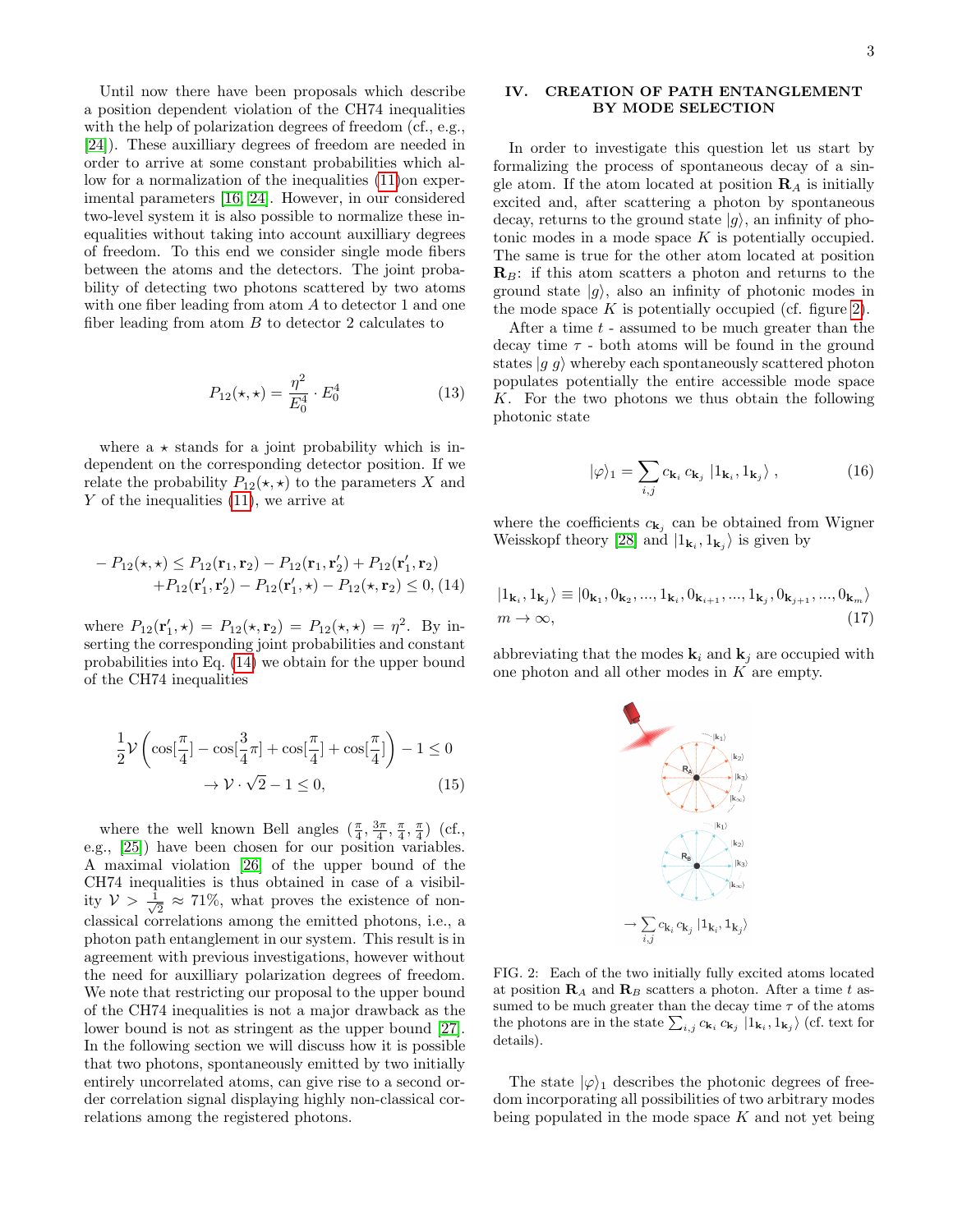detected. Clearly the state  $|\varphi\rangle_1$  is separable. It thus appears not intuitive to obtain a second order correlation signal violating the Bell inequalities as in Eq. [\(5\)](#page-1-1).

However, this is the situation if the two photons have not yet been detected and therefore occupy potentially all modes. If on the other hand we require via postselection that for a successful measurement each of the two detectors register exactly one photon we reduce the photonic mode space considerably and obtain a state of the following form before the detection of the photons (cf. figure [3\)](#page-3-0)

<span id="page-3-1"></span>
$$
|\varphi\rangle_{1'} = |1_{\mathbf{k}_1} 0_{\mathbf{k}_2} 0_{\mathbf{k}_3} 1_{\mathbf{k}_4}\rangle + |0_{\mathbf{k}_1} 1_{\mathbf{k}_2} 1_{\mathbf{k}_3} 0_{\mathbf{k}_4}\rangle \qquad (18)
$$

with  $|1_{\mathbf{k}_i}\rangle$  ( $|0_{\mathbf{k}_i}\rangle$ ) abbreviating that the mode  $\mathbf{k}_i$  is occupied with 1 (0) photons  $(i = 1, \ldots, 4)$ . For simplicity we will suppress the mode indices  $\mathbf{k}_i$  in the following and write the state  $|\varphi\rangle_{1'}$  in the shortened form  $|\varphi\rangle_{1'} = |1\;0\;0\;1\rangle + |0\;1\;1\;0\rangle.$ 

As initially stated, due to the far field detection scheme, no precise which-way information can be obtained for the photons so that the two emitted photons have exactly two possibilities to propagate from the two atoms towards the two detectors: either via the blue (dotted lines) quantum path  $|1_{\mathbf{k}_1} 1_{\mathbf{k}_4} \rangle$  or the green (solid lines) quantum path  $|1_{\mathbf{k}_2} 1_{\mathbf{k}_3} \rangle$  as displayed in figure [3.](#page-3-0)

In the first two-photon quantum path one photon populates mode  $\mathbf{k}_1$  and the other photon populates mode  $\mathbf{k}_4$ (the blue lines). The other two-photon quantum path represents the scenario that one photon populates mode  $k_2$  and the other photon populates mode  $k_3$  (the green lines).

Without loss of generality we now assume that the first detector located at position  $r_1$  registers a photon. This process can be described by the action of a detector operator  $\hat{D}(\mathbf{r}_1)$  on the state  $|\varphi\rangle_{1'}$ , where  $\hat{D}(\mathbf{r}_1)$  is given by

$$
\hat{D}(\mathbf{r}_1) = |0\ 0\ 0\ 1\rangle\langle 1\ 0\ 0\ 1| + e^{i\phi(\mathbf{r}_1)}|0\ 0\ 1\ 0\rangle\langle 0\ 1\ 1\ 0|.
$$
\n(19)

The detector measures and thus destroys and removes one photon from the occupied photonic mode  $\mathbf{k}_1$  or with a relative phase  $e^{i\phi(\mathbf{r}_1)}$  depending on the detector position  $r_1$  - from the occupied photonic mode  $k_2$  (cf. figure [3\)](#page-3-0). Hereby, the relative phase  $\phi(\mathbf{r}_i)$  is given by  $\phi(\mathbf{r}_i) = dk \sin(\xi(\mathbf{r}_i))$  (cf. figure [1\)](#page-0-3).

The state after the detection of the first photon thus can be calculated to

$$
|\varphi\rangle_2 = \hat{D}(\mathbf{r}_1) |\varphi\rangle_{1'} = |0\ 0\ 0\ 1\rangle + e^{i\phi(\mathbf{r}_1)} |0\ 0\ 1\ 0\rangle. \tag{20}
$$

Now we consider the second detection event at position  $\mathbf{r}_2$ . The corresponding detection operator  $D(\mathbf{r}_2)$  of this process can be written as

$$
\hat{D}(\mathbf{r}_2) = |0\ 0\ 0\ 0\rangle\langle 0\ 0\ 1\ 0| + e^{i\phi(\mathbf{r}_2)}|0\ 0\ 0\ 0\rangle\langle 0\ 0\ 0\ 1| \ , \tag{21}
$$



<span id="page-3-0"></span>FIG. 3: If two detectors are located in the far field and assuming that each detector will register one photon, the photonic mode space is reduced to the four modes  $k_1$  to  $k_4$ . There is a relative phase  $e^{i\phi(\mathbf{r}_1)}$   $(e^{i\phi(\mathbf{r}_2)})$  between the modes  $\mathbf{k}_1$  and  $\mathbf{k}_2$  $(k_3 \text{ and } k_4)$  depending on the detector position  $r_1$   $(r_2)$ .

leading to the final state

$$
|\varphi\rangle_3 = \hat{D}(\mathbf{r}_2) |\varphi\rangle_2 = (e^{i\phi(\mathbf{r}_2)} + e^{i\phi(\mathbf{r}_1)}) |0\ 0\ 0\ 0\rangle \tag{22}
$$

after the detection of the second photon.

The second order correlation function can be easily calculated from the state  $|\varphi\rangle_3$ . One obtains

$$
G^{(2)}(\mathbf{r}_1, \mathbf{r}_2) = ||\varphi\rangle_3(\mathbf{r}_1, \mathbf{r}_2)|^2 \sim 1 + \cos[\phi(\mathbf{r}_2) - \phi(\mathbf{r}_1)] \tag{23}
$$

which shows the same modulation and thus the same non-classical behavior as Eq. [\(5\)](#page-1-1). Again, introducing the visibility  $V \leq 1$  incorporating experimental insufficiencies, we obtain

<span id="page-3-2"></span>
$$
G^{(2)}(\mathbf{r}_1, \mathbf{r}_2) \sim 1 + \mathcal{V} \cdot \cos[\phi(\mathbf{r}_2) - \phi(\mathbf{r}_1)] \qquad (24)
$$

in accordance with Eq. [\(6\)](#page-1-2).

This analysis shows that although the state  $|\varphi\rangle_1$ introduced in Eq. [\(16\)](#page-2-3) is fully separable, entanglement among the spontaneously emitted photons is created by placing two detectors in the far field and by assuming that each detector measures exactly one photon. Due to this post-selective constraint we considerably reduce the photonic mode space and extract via mode selection out of the infinity of modes the maximally entangled quantum paths given in Eq. [\(18\)](#page-3-1).

We emphasize that the photonic mode description and in particular the appearance of an entangled photon state is independent of the photon source chosen. Throughout the preceeding analysis we only considered two indistinguishable photons propagating in free space from the source towards the detectors (cf. Eqs. [\(16\)](#page-2-3)- [\(23\)](#page-3-2)), whereas the specific source of the photons was not important.

We also note that the same kind of two-photon entanglement appears in the case of spontaneous parametric down conversion (SPDC) [\[29,](#page-5-0) [30\]](#page-5-1): also in this case entanglement among two photons is created via selection from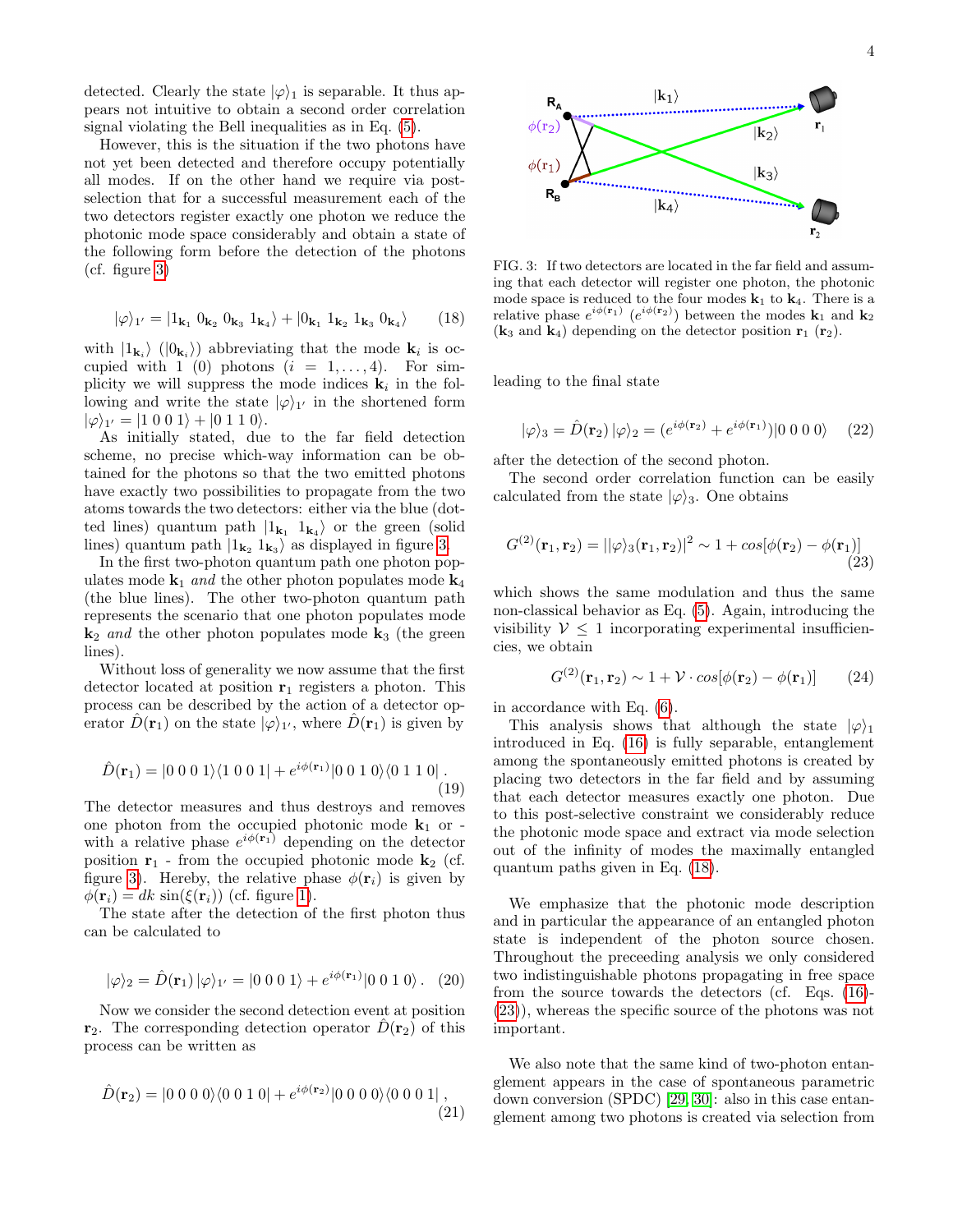an infinite set of separable two-photon quantum states. For example, in case of SPDC type II the entangled state  $|H V\rangle + |V H\rangle$  is formed via the selection of two particular spatial modes, namely the modes defined by the intersection of two cones consisting of a horizontal and a vertical polarized photon (abbreviated by  $H$  and  $V$ , respectively, cf. figure [4\)](#page-4-23) [\[29\]](#page-5-0). A similar mechanism leads to the entangled state emanating from SPDC type I. Here the entangled state is obtained out of a separable state by selecting certain modes and the post-selective constraint of measuring two photons at two different detectors [\[30\]](#page-5-1).

<span id="page-4-23"></span>

FIG. 4: Schematic illustration of several cone pairs generated by SPDC type II. In order to obtain polarization entangled photon pairs - corresponding to the state  $|H V\rangle + |V H\rangle$  - one has to select the photon pairs emitted along the intersections of the two frequency degenerate cones as indicated by the two (yellow) rectangles.

#### <span id="page-4-10"></span>V. CONCLUSION

In conclusion, we investigated the correlations among indistinguishable photons spontaneously emitted by two

- <span id="page-4-0"></span>[1] D. M. Greenberger, M. A. Horne, A. Shimony, and A. Zeilinger, Am. J. Phys. 58, 1131 (1990).
- <span id="page-4-1"></span>[2] D. Bouwmeester, A. Ekert, and A. Zeilinger, The Physics of Quantum Information (Springer, Berlin, 2000); M. A. Nielsen and I. L. Chuang, Quantum Computation and Quantum Information (Cambridge University Press, 2000).
- <span id="page-4-2"></span>[3] D. Bouwmeester et al., Phys. Rev. Lett. **82**, 1345 (1999); J.-W. Pan et al., Phys. Rev. Lett. 86, 4435 (2001); P. Walther et al., Nature 429, 158 (2004); M. W. Mitchell, J. S. Lundeen, A. M. Steinberg, Nature 429, 161 (2004); Z. Zhao et al., Nature (London) 430, 54 (2004); C.-Y. Lu et al., Nature Phys. 3, 91 (2007).
- [4] N. Kiesel et al., Phys. Rev. Lett. 98, 063604 (2007).
- <span id="page-4-3"></span>[5] W. Wieczorek et al., Phys. Rev. Lett. **101**, 010503 (2008).
- <span id="page-4-4"></span>[6] M. Zukowski, A. Zeilinger, M. A. Horne, A.K. Ekert, Phys. Rev. Lett. 71 4297 (1993); M. Zukowski, A. Zeilinger and H. Weinfurter, Ann. N. Y. Acad. Sci. 755, 91 (1995); A. Zeilinger, M. A. Horne, H. Weinfurter and M. Zukowski, Phys. Rev. Lett. 78, 3031 (1997); R. Kaltenbaek et al. Phys. Rev. Lett. 96 (24), 240502 (2006).
- [7] B. Yurke and D. Stoler, Phys. Rev. A 46, 5 (1992).
- [8] H. Lee, P. Kok, N. J. Cerf, and J. P. Dowling, Phys. Rev. A 65, 030101(R) (2002); K. T. Kapale and J. P. Dowling, Phys. Rev. Lett. 99, 053602 (2007).

initially uncorrelated atoms and recorded by two detectors in the far field. If each detector registers exactly one photon it was demonstrated that by use of the second order correlation function - and without referring to auxiliary degrees of freedom as polarization - position dependent Bell-type inequalities can be maximally violated. This unambiguously displays the entanglement among the emitted photons. The entanglement was found to result from a selection of entangled photonic quantum paths out of an infinite number of possibly occupied modes due to the process of detection. The mechanism was shown to be independent of the particular photon source used and is in close analogy to the creation of entanglement among photons generated by SPDC. We note that our entanglement scheme is experimentally feasible and can be implemented with current technology, e.g., by use of quantum dots [\[31\]](#page-5-2), neutral atoms [\[32\]](#page-5-3), ions [\[33,](#page-5-4) [34\]](#page-5-5) or molecules [\[35\]](#page-5-6).

#### VI. ACKOWLEDGEMENTS

R.W. gratefully acknowledges financial support by the Mayer-Foundation Erlangen and by the Elite Network of Bavaria. C.T. thanks the Staedler foundation for funding. This work was supported by the Deutsche Forschungsgemeinschaft.

- [9] H. Hofmann and S. Takeuchi, Phys. Rev. Lett. 88, 147901 (2002).
- <span id="page-4-6"></span>[10] R. Okamoto et al., Science 323, (2009).
- <span id="page-4-7"></span>[11] C. Skornia et al., Phys. Rev. A **64**, 063801 (2001).
- [12] G. S. Agarwal et al., Phys. Rev. A **65**, 053826 (2002).
- [13] C. Thiel et al., Phys. Rev. Lett. **99**, 193602 (2007).
- <span id="page-4-5"></span>[14] H. Hossein-Nejad, R. Stock, and D. F. V. James, Phys. Rev. A 80, 022308 (2009).
- <span id="page-4-8"></span>[15] J. S. Bell, Physics 1, 195 (1964).
- <span id="page-4-9"></span>[16] J. F. Clauser, M. A. Horne, Phys. Rev. D 10, 526 (1974).
- <span id="page-4-11"></span>[17] G.S. Agarwal, Quantum Optics, Springer Tracts in Modern Physics (Springer, Berlin, 1974), Vol. 70.
- <span id="page-4-12"></span>[18] G.S. Agarwal, Phys. Rev. A 15, 2 (1977).
- <span id="page-4-13"></span>[19] R. Glauber, Physical Review 130, 2529 (1963).
- <span id="page-4-14"></span>[20] G. S. Agarwal et al., Phys. Rev. A **70**, 063816 (2004).
- <span id="page-4-15"></span>[21] W. M. Itano et al., Phys. Rev. A **57**, 4176 (1998).
- <span id="page-4-16"></span>[22] U. Schilling et al., Phys. Rev. A 80, 022312 (2009).
- <span id="page-4-17"></span>[23] A. Einstein, B. Podolsky, and N. Rosen, Phys. Rev. 47, 777 (1935).
- <span id="page-4-18"></span>[24] Z.-Y. Ou, Phys. Rev. A **37**, 1607 (1988).
- <span id="page-4-19"></span>[25] R. A. Bertlmann, Lecture Notes in Physics, (Springer, Berlin, 2006), Vol. 689.
- <span id="page-4-20"></span>[26] N. D. Mermin, Ann. N.Y. Acad. Sci. 755, 616 (1995); A. Cabello, Phys. Rev. A 65, 032108 (2002).
- <span id="page-4-21"></span>[27] Clauser et al., Rep. Prog. Phys. 41 1881 (1978).
- <span id="page-4-22"></span>[28] M. Scully, M. Zubairy, Quantum Optics, Cambridge Uni-